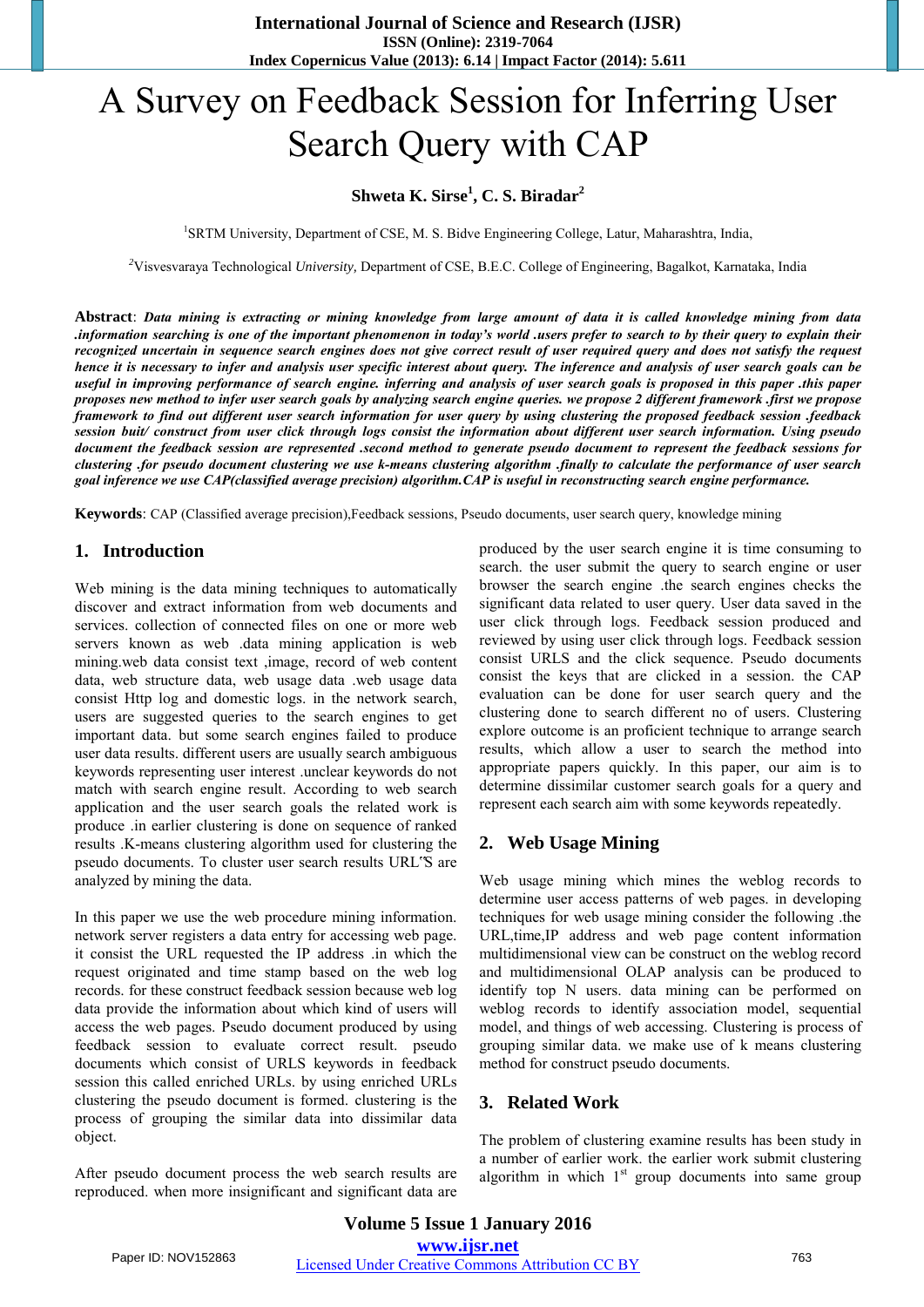equal to content of similar data and create important analysis for cluster.

#### **3.1 Suffix Tree Clustering**

Zamir and Etzioni[9]proposed a suffix tree clustering (STC).initially introduces information of data documents that divides common phrases and after dividing common phrases that produce clusters According to phrases. the phrase extraction procedure is same to suffix tree clustering .network search is a challenge to provide users information needs by using web pages with reverence to user query. series of interface amongst user and search engine be able to necessary to convince a solitary in order need.

#### **3.2 User Search task for query**

Though users query search engines in order to achieve tasks at a diversity of granularities, issue numerous query as they effort to accomplish tasks .R Jones and K.L linker[5][1]learning real sessions manually labeled into hierarchical tasks and demonstrate that timeout ,anything their length are of incomplete utility in identifying task boundaries, achieving greatest precision their method only identifies whether bunch of queries related to similar goal and does not mind what the goal is in aspect

#### **3.3 Automated identification of user goals in network search engine.**

U.Lee ,Z.Liu and J.cho[6] study the ,goal" at the behind based on user"s query .so that this goal used to get better the exceuence of a investigate engine"s results.

Manual query log analysis were used to recognize the user goals in existing system[4].proposed system consist automatic goal identification process.

Classification of query based on 2types.

#### **1) Navigating query**

In this user set the specified web page and initially visit the specified web page user might also have visit that site before, or just assume such a place exists. User"s will only visit the accurate sites.

#### **2) Instructional query**

Instructional / Informational queries are the queries where user does not have particular page in mind to visit multiple pages to learn about the subject.user search the web pages that provide information about specified query .users click on multiple results because they do not suppose particular website to be single correct answer

#### **3.4 Optimizing search engines using click through data**

T.Joachims in 2002 presents an approach for automatically optimizing the retrieval quality of search engines using click through data. Good data retrieval system should present documents high in the ranking, with less relevant documents.

T.Joachims evaluate approaches for how to mechanically develop training data example for study of retrieval functions from experiments. still absolute feedback is tough to explain and theoretically noisy. Initially study which types of definite feedback can be removed from experiential user, in click through data i.e WWW network search. to evaluate the reliability of definite feedback signals to study how users correspondence with the list of ranked sequences from search engine. Thorsten Joachim"s works on how to definite feedback to get good quality.

In our new approach feedback sessions as user implicit feedback and suggest a novel optimization method to merge both clicked and unlocked URL"s in feedback sessions to discover what users really necessary and what they do not mind

#### **3.5 Generating query substitutions/Producing query replacement**

Query replacement produce the new query to change the user"s original query. this method uses modification based on query substitution .the another queries and the name are connected to the new queries.

Query replacement is inverse with query extension and query reduction.

The query extension gives the pseudo document feedback.

The query recreation is using Boolean or TF-IDF and it reduces query specification.

Calculation of user query replacement produce well at evaluation of new queries compared to original user queries.

Experiments present that this method automatically raises coverage and effectiveness in the network search.



**Figure 1:** System Architecture

#### **3.6 Learn from web search logs to organize search results.**

To organize search results learn from web search goals.

Search engines results of the efficient organization are hard to improve the efficiency of the search engine.

Search results clustering is the best way to form the results.

## **Volume 5 Issue 1 January 2016 www.ijsr.net** Paper ID: NOV152863 Licensed Under Creative Commons Attribution CC BY 764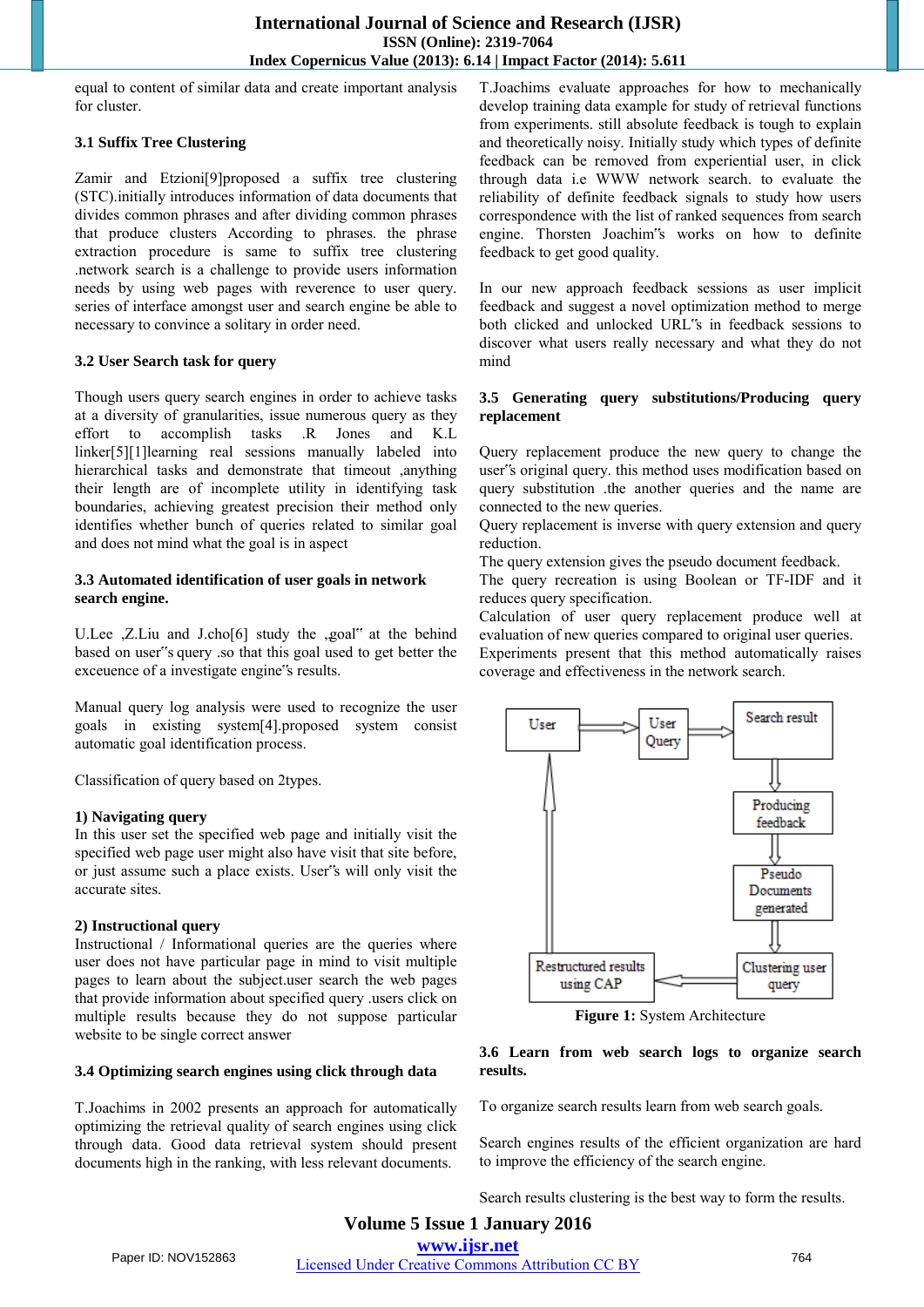There are 2 errors.

1)The clusters do not trust on the aspects of users. 2)The cluster tags are not useful ,so the correct cluster identification is hard.

For these reasons are 1)Tags are not meaningful 2)Tags are not informative

Solution for the errors in proposed

1)Learning , Important things" from network search goals and producing search results.

2)Informative cluster tags are produced using query words of user. By using session the user search engine logs separated. Session consist a single user query and all user URL"s.

#### **3.7 Study query determination from fixed click graph.**

Improve the query determination by using click graphs. Method is hard for user general purpose search engines. The important objective is to improve amount of data by using supervised study with click graphs. Based on the click graph, unnamed queries are produced from labeled queries. Moreover the study with clicked graphs by using classification for the avoidance of error labels.

#### **Different applications are used**

First product intent  $2^{nd}$  job intent classification by using this method training data can be expressed and adds to improvements in classification.

#### **3.8 Clustering web search results.**

Q-C He ,Z.chen,H-J Zeng,W-Y ma,J ma(4) researched on reproducing the clustering.

Approach consist following 4 steps

- 1) Fetching the search result
- 2) Text parsing and phrase characteristic calculation.
- 3) Salient expression ranking/phrase ranking
- 4) Post refinement

Query and search results list are given .initially the complete list of labels is parsed,extrats the all phrases from index and count several properties of phrase.

Then the regression method applied to connect properties into single salience score. According to phrase ranking score the phrases ranked and the top phrases ranked and the top phrases is select as phrase salient, post refinement, filter out the pure stop words.

# **4. Conclusion**

In this paper, a new approach has been proposed to infer user search goals for a uncertainty by using clustering its feedback session. initial, we introduce feedback sessions to be analyzed to infer user search goals relatively than look for results . Both the clicked URLs and the unclicked ones before the last click are consider as client implied feedbacks and it taken into account to construct feedback sessions.

Therefore, feedback sessions can replicate user in sequence requirements more efficiently. Second, we map feedback sessions to pseudo documents to inexact aim texts in consumer minds. The pseudo-documents can enhance the URLs with additional textual inside including the title and odds and ends. Based on these, user searh goals can then be exposed and depict with some keywords. lastly, a new criterion CAP(Classified Average Precision) is formulate to estimate the performance of user search goal inference. new results on user click-through logs from a viable search engine display the efficiency of our proposed methods. The difficulty of our advance is low and our approach can be used in actuality simply. For query, the operation time depends on the numeral of feedback sessions. However, the dimension of Ffs in (3) and (5) is not very high. Therefore, the operation time is usually short. our progress can determine user search goals for some popular queries offline at . Then, when users propose queries, the search engine can return the results that are categorized into different groups . Thus, users can find what they want conveniently

# **References**

- [1] L.Suganya,Dr.B.Srinivasan"Efficient Semantic Similarity Based FCM For Inferring User Search Goals With Feedback Sessions."International Journal Of Computer Trends and Technology(IJCTI)-vol 4Issue 9 sep2013.
- [2] D.Kavitha,K.M.Subramanian,Dr.K.Venkatachalam "Survey On Inferring User Search Goal Using Feedback Session".ISSN:2278-1323,IJARCET vol 2,December 2013.
- [3] R.Dhivya,R.Rajavignesh "A Novel Approach For Restructuring Web Search Results By Feedback Sessions Using Fuzzy Clustering".International Journal Of Innovative Reaserch In Computer And Communcation Engineering.vol 2,special Issue1,March 2014.
- [4] Sukanya S.Gawade,Gyankamal J.Chhajed "Using Feedback Sessions For Inferring User Search Goals"International Journal Of Advanced Research In Computer And Communication Engineering.vol 3,Issue 6,June 2014.
- [5] R.Jones and K.L.Klinker, "Beyond The Session Timeout: Automatic Hierarchical Segmentation of Search Topics In Query logs."Proc.17th ACM Conf.International And knowledge Management,pp.699- 708,2008. Approaches" . In z. Karakehayov.: data Acquisition applications: cha.13,2012.
- [6] U.Lee,Z.Liu,and J.Cho, "Automatic Identification Of User Goals In Web Search,"Proc.14<sup>th</sup> International 1
- conf. World Wide Web, pp. 391-400, 2005.<br>T. Joachims, "Evaluating Retrieval [7] T.Joachims, "Evaluating Retrieval Performance UsingClickthroughData,"Text Mining,J.Franke,G.Nakhaeizadeh,and I.Renz,eds,pp 79- 96,2003
- [8] Charudatt Mane, Pallavi Kulkarni "A Novel Approach to Discover User Search Goals Using Clickthrough Data" Charudatt Mane et al, / (IJCSIT) International Journal of Computer Science and Information Technologies, Vol. 5 (1) , 2014, 20-24.